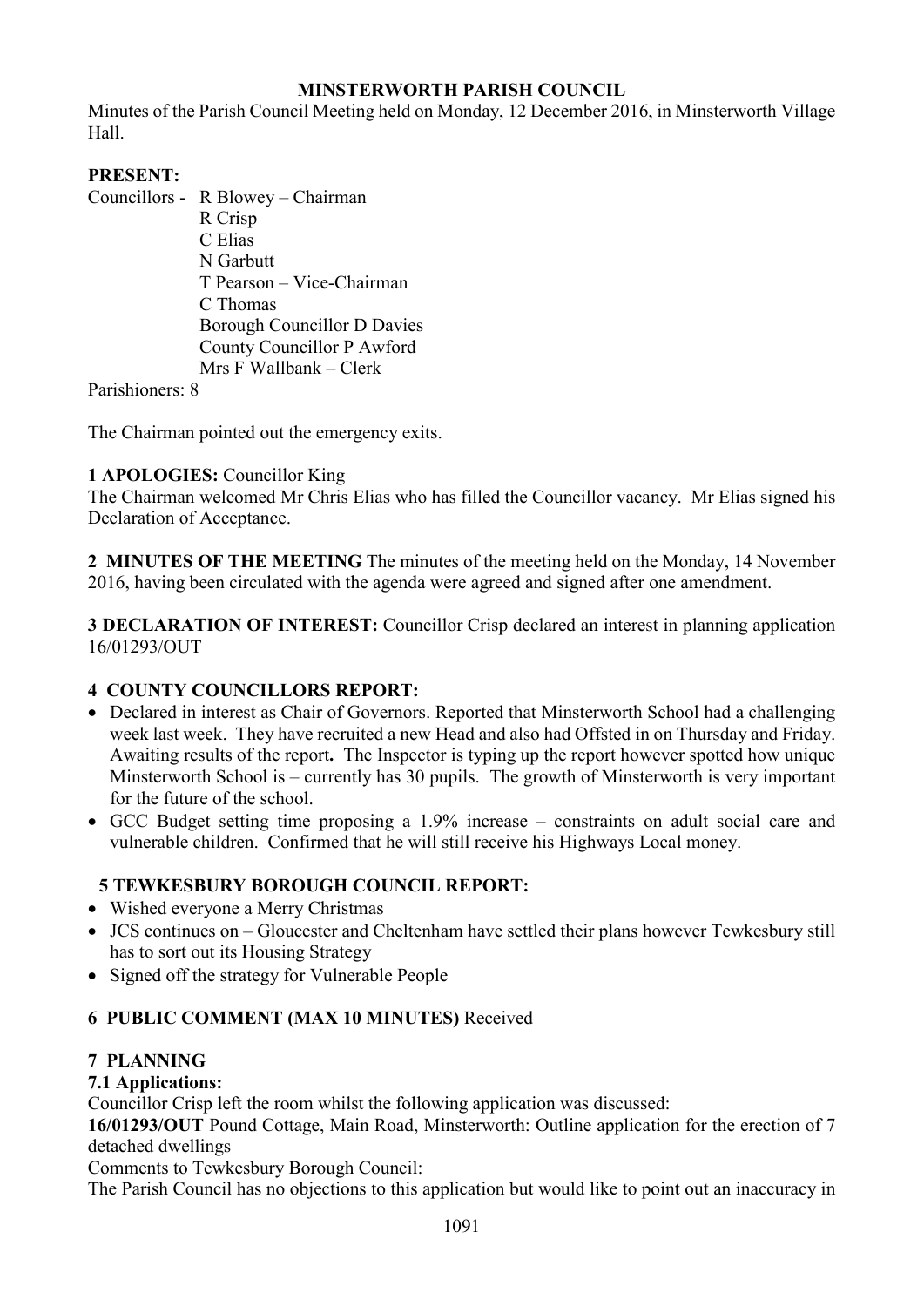the Ecology Report. The report refers to proposed number of 4 houses when the application states 7.

### **Councillor Crisp returned**

**16/01278/FUL** Minsterworth Village Hall, Main Road, Minsterworth Erection of a secure storage building for use by the Village Hall Committee & Parish Council for the safe storage of community resilience equipment etc

Comments to Tewkesbury Borough Council:

The Parish Council has no objections to this application

#### **16/01329/FUL The Forge, Main Road, Minsterworth: Single storey extension**

Comments to Tewkesbury Borough Council:

The Parish Council has no objections to this application

**7.2 TBC Decisions: None** 

#### **7.3 Appeals/Appeal Decisions: None**

**7.4 Enforcement Matters: Pound Lane – Removal of established hedge:** The Chairman confirmed that the hedge replacement notice had been served.

| <b>8 FINANCIAL MATTERS</b>                                                                  |                 |         |                   |
|---------------------------------------------------------------------------------------------|-----------------|---------|-------------------|
| 8.1 Accounts for payment and receipts:<br>Mrs F J Wallbank                                  |                 |         |                   |
| Salary 1-31 December 2016                                                                   | 358.54          |         |                   |
| Less Tax                                                                                    | 36.00           | 322.54  | Cheque No: 101383 |
| <b>Inland Revenue</b>                                                                       |                 | 36.00   | Cheque No: 101384 |
| Parish Magazine Printing:                                                                   |                 |         |                   |
| Printing The Villager                                                                       |                 | 77.43   | Cheque No: 101385 |
| Minsterworth Village Hall: Meetings                                                         |                 |         |                   |
| 14.11.16                                                                                    |                 | 28.60   | Cheque No: 101386 |
| Refund due to R Crisp in respect of printer                                                 |                 |         |                   |
| Cartridge as runs of agendas for noticeboards                                               |                 | 12.00   | Cheque No: 101387 |
| Parish Online renewal of annual fee                                                         | 28.00           |         |                   |
|                                                                                             | <b>VAT 5.60</b> | 33.60   | Cheque No: 101388 |
| Refund due to N Garbutt for the following equipment                                         |                 |         |                   |
| For the Resilience Scheme:                                                                  |                 |         |                   |
| Lighting lamp                                                                               | 184.99          |         |                   |
| Boiling ring hose kit inc propane<br>Regulator                                              | 11.00           |         |                   |
| Burner gas cooker boiling ring                                                              | 18.50           |         |                   |
| First Aid items                                                                             | <u>7.33</u>     | 221.82  | Cheque No: 101389 |
| Brandon Hire: Hire of portable toilet                                                       |                 |         |                   |
| 14.11.16-17.11.16 less £20 Voucher                                                          | 39.33           |         |                   |
|                                                                                             | VAT 7.87        | 47.20   | Cheque No: 101390 |
| <b>Total:</b>                                                                               |                 | £779.19 |                   |
| <b>Receipts:</b>                                                                            |                 |         |                   |
| Donations towards the cost of The Villager<br>Advertising fees from Sapphire Carpets in The |                 | 10.00   |                   |

#### 1092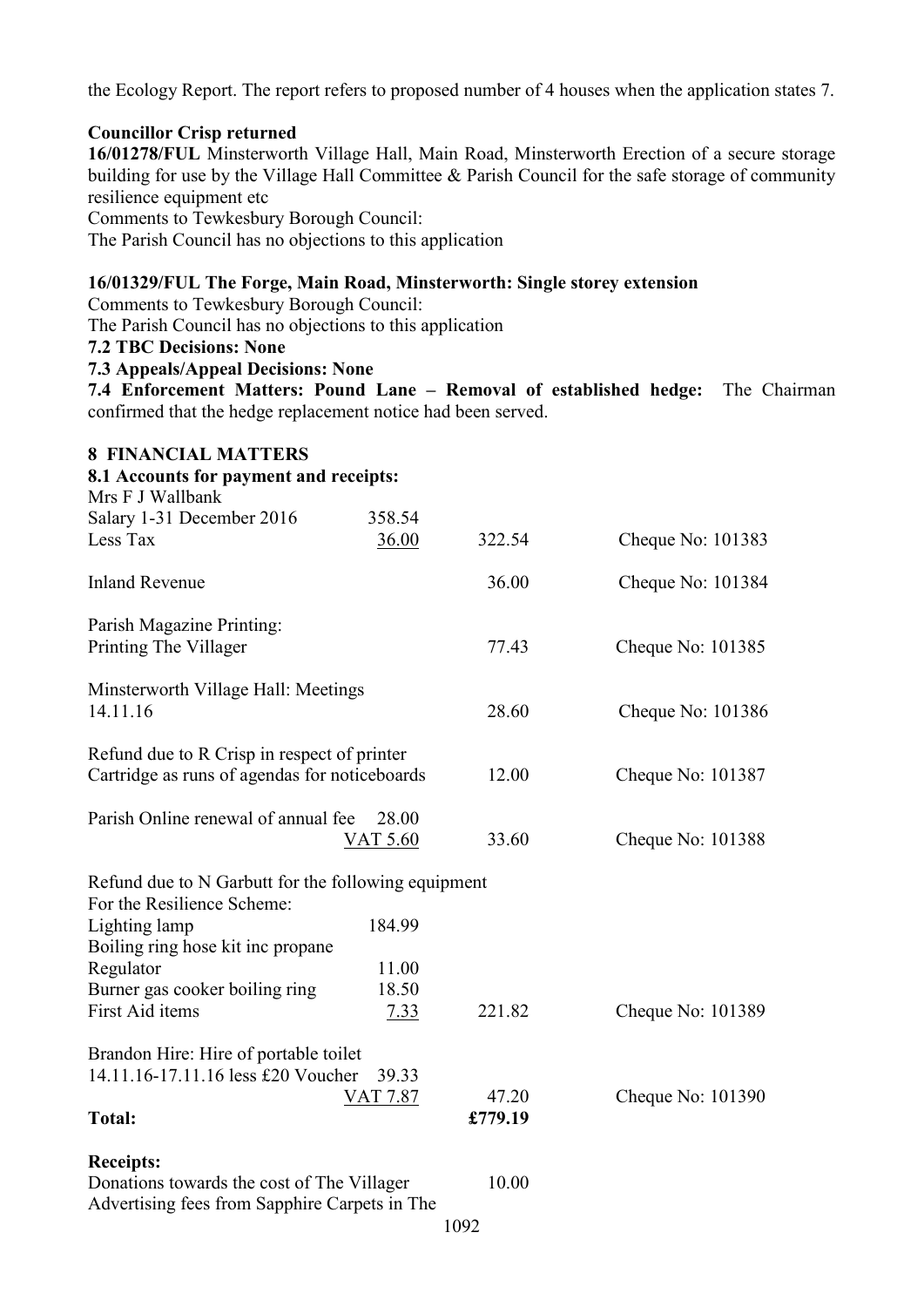| Villager                                    |        | 129.60  |
|---------------------------------------------|--------|---------|
| Donations from residents on Calcotts Green: |        |         |
| Mr A Laken                                  | 100.00 |         |
| Mr & Mrs Pearson                            | 100.00 |         |
| Mr Swindlehurst                             | 100.00 |         |
| Mr Pugh                                     | 100.00 | 400.00  |
| <b>Total:</b>                               |        | £539.60 |

**8.2 Financial Statement** for the month ended November 2016 was signed

**8.3 Budget for 2017/18 – Consider draft:** The Clerk circulated a second draft agenda. After a short discussion it was agreed to raise the precept from £6980 to £7230 which represents 3.581% increase.

#### **9 MATTERS ARISING:**

#### **9.1 Highway Matters:**

**VASS – Commissioners Funding:** The Chairman has been in correspondence with Mr Grey about changing one of the proposed sites of the post at Starcroft Lane.

**Central Road Islands:** The Chairman re-enforces the need for these islands.

**Possible Revision of Speed Limit through Village:** The Chairman was keeping up the pressure to reduce the speed limit through the village to 40mph.

**Signs for Cornham and Ham Green:** Councillor Crisp had received a request for the signs to be placed at the top of Pound Lane indicating the direction of Cornham and Ham Green. County Councillor Awford said he would take this up with Mr Grey,

**Reinstatement of White Lines Watery Lane:** The "give-way" lines at the top of Watery Lane as joins Pound Lane have never been reinstated. County Councillor Awford said he would take this up with Mr Grey.

**Sign for Xmas Trees at Pound Lane:** One of the Councillors had asked for this to be relocated in a more suitable position.

**9.2 Affordable Housing Scheme:** The Chairman reported that solicitors are in negotiations with the relevant parties. He said that he had received a request from a parishioner for smaller houses for people to downsize to rather than larger family homes.

**9.3 Service Village Forum**: No further update.

**9.4 Village Green:** This matter was discussed in Public Comment and it was pointed out the October minutes were incorrect as they stated *"Councillor Pearson confirmed that he had contacted all the people around Calcotts Green and everyone was in agreement with posts"*. This is incorrect as Mr & Mrs Watkins had not been consulted and were not in agreement. Mr & Mrs Watkins had asked how they would access their fields on the other side of the Village Green? The Chairman reported:

- The idea behind the posts had been to stop illegal camping on the Village Green and various options had been looked into however the idea of wooden posts seemed to be the best option
- On the understanding that all the parishioners living alongside Calcotts Green were in support of the posts the PC decided to go ahead with the erection of the posts as a local parishioner had the hire of "post basher".
- Letters were sent to the residents last week pointing out the posts were the property of the Parish Council and should not be removed. These letters have caused considerable upset and hindsight should not have been sent out without more explanations; the Chairman gave his sincere apologies for any upset that they may have caused.
- A satisfactory solution now needs to be found to move forward with the agreement of everyone affected by the erection of the posts.
- The PC had applied for a grant to help towards the cost of the posts however had been unsuccessful so was seeking a different grant.

Councillor Pearson said that the Chairman was not entirely to blame as he was sure that everyone was in agreement in having the posts erected as the Green was very vulnerable and the PC wanted to avoid having to incur another £2,000 bailiff's fees to evict illegal campers.